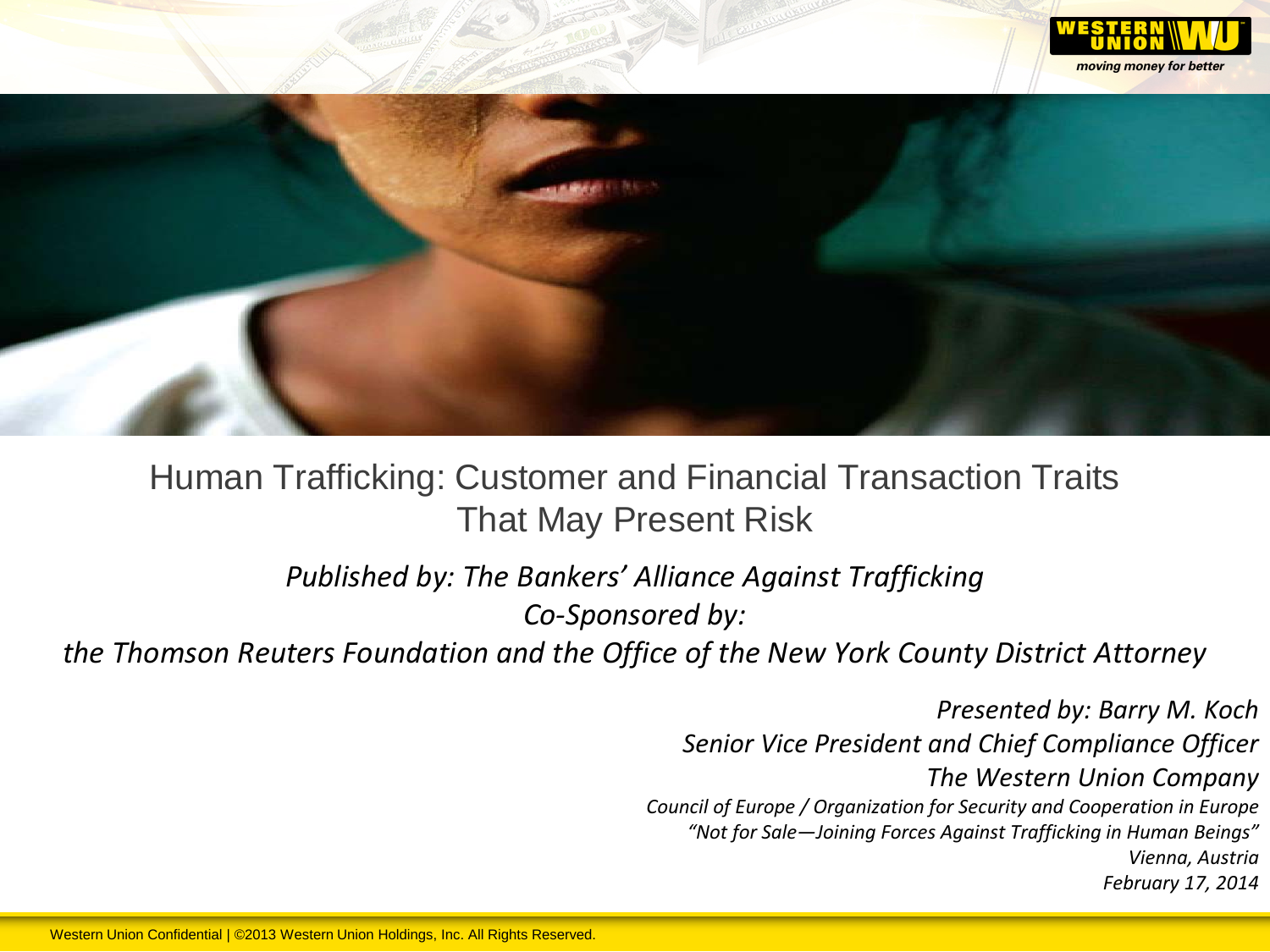- *Identifying a Financial Footprint of Human Trafficking* was presented by Barry Koch at the December 2012 *Trust Women* conference in London. Conference was co-sponsored by the Thomson Reuters Foundation and the International Herald Tribune.
- Conference "takeaway" was to create the *Bankers' Alliance Against Trafficking.*
- *Bankers' Alliance Against Trafficking* created in 2013 under the auspices of the Thomson Reuters Foundation and the New York County District Attorney's Office.
- Strong support and participation from financial sector (see slide 10).
- *Alliance* published its first White Paper on January 10, 2014, reproduced in its entirety on the following slides.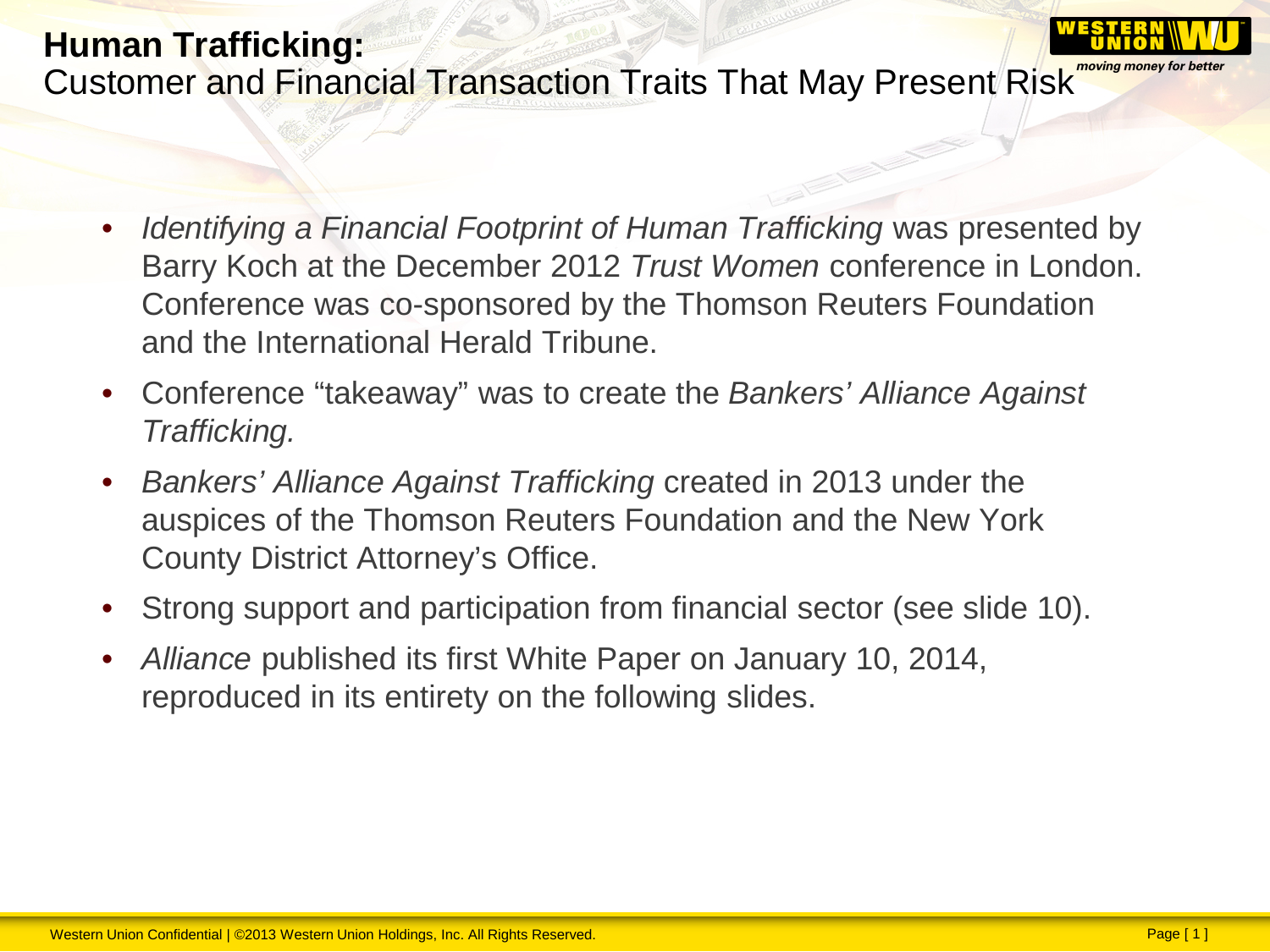Manhattan DA Cyrus R. Vance, Jr., Thomson Reuters Foundation CEO Monique Villa, Top US Financial Institutions Issue White Paper to Combat Human Trafficking Using Financial Data January 10, 2014

#### *White Paper Offers Guidance to Financial Institutions, Law Enforcement Agencies in Identifying Financial Transactions Linked to Human Trafficking*

*Paper to Mark US National Human Trafficking Awareness Day (January 11, 2014)*

 "This list is not intended to be an exclusive list of high risk indicators and no one factor is dispositive in assessing the risks for Sex and Labor Trafficking. It is important to note that each of the following indicators is unremarkable when viewed individually. It is only when one or more of the indicators are evaluated alongside other risk factors, or information about the transactors, that an investigator may reasonably conclude that they may present a higher risk for trafficking and should, therefore, be investigated further."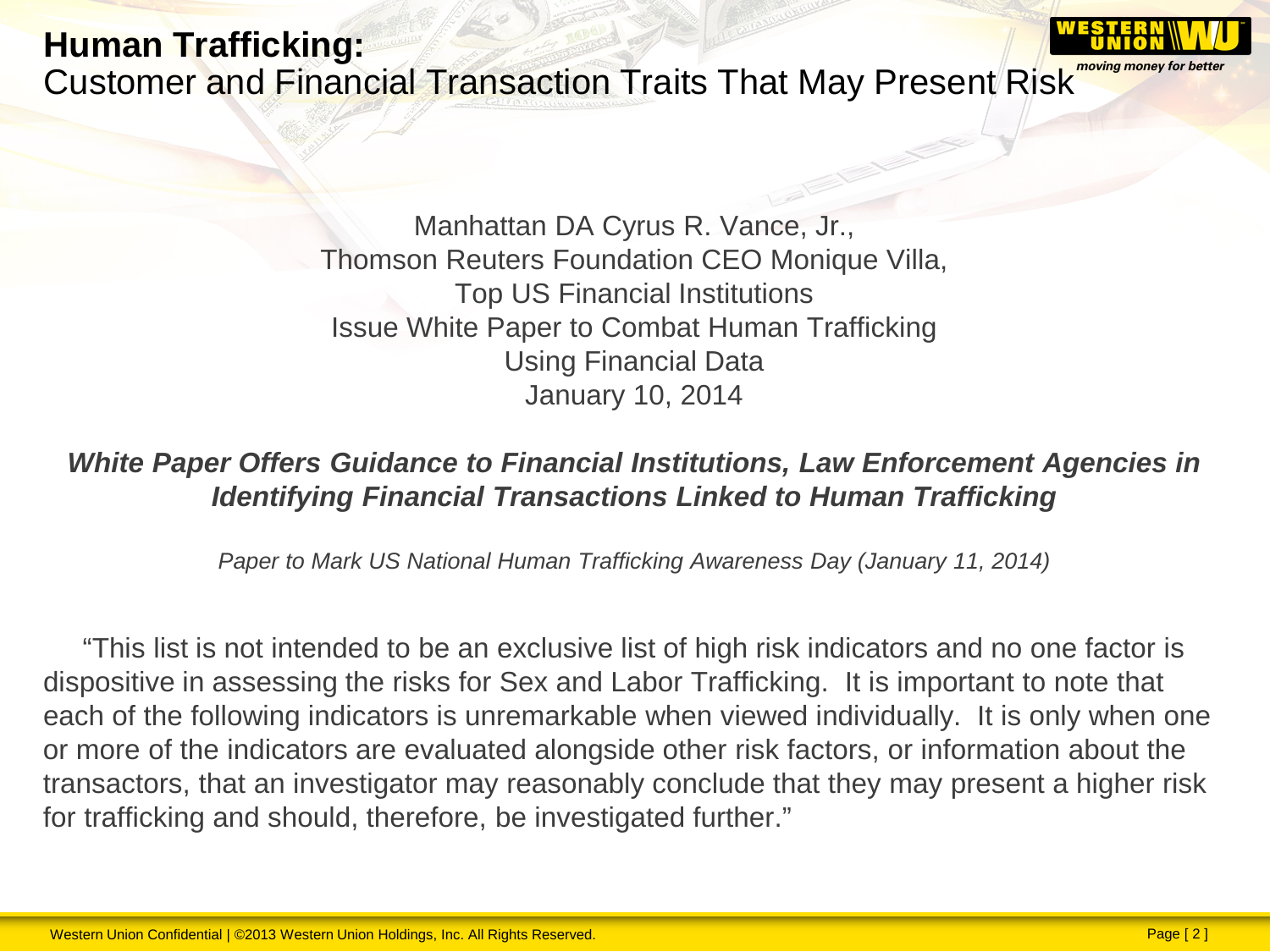

### **Human Trafficking:** Customer and Financial Transaction Traits That May Present Risk moving money for better

- 1. Payroll Activity in Business Accounts
	- A. Non-payment of taxes, workman's compensation, and other fees to a tax authority or other governing body typically associated with legitimate full-time employment.
	- B. Transfers of funds back to employer's account or the same third party after payment of wages (a possible indicator that a worker is paying off a debt to an employer or labor broker).
	- C. Methods of payments to employees that may be indicative of Labor Trafficking. Examples include:
		- Rate of pay for each pay period is identical (no changes for overtime, vacation, sick leave, bonus payments, etc.) in jobs where that would not be expected.
		- Every employee's payment is identical.
		- Recurring (e.g., bi-monthly) payments for wages at unreasonably low amounts (such as \$1.19 for the entire pay period after deductions are taken out may be indicative of debt bondage).
	- D. Checks from an employer's account all endorsed on the same day often at a single establishment.
	- E. Labor contracting or recruitment businesses without deductions for the payment of wages.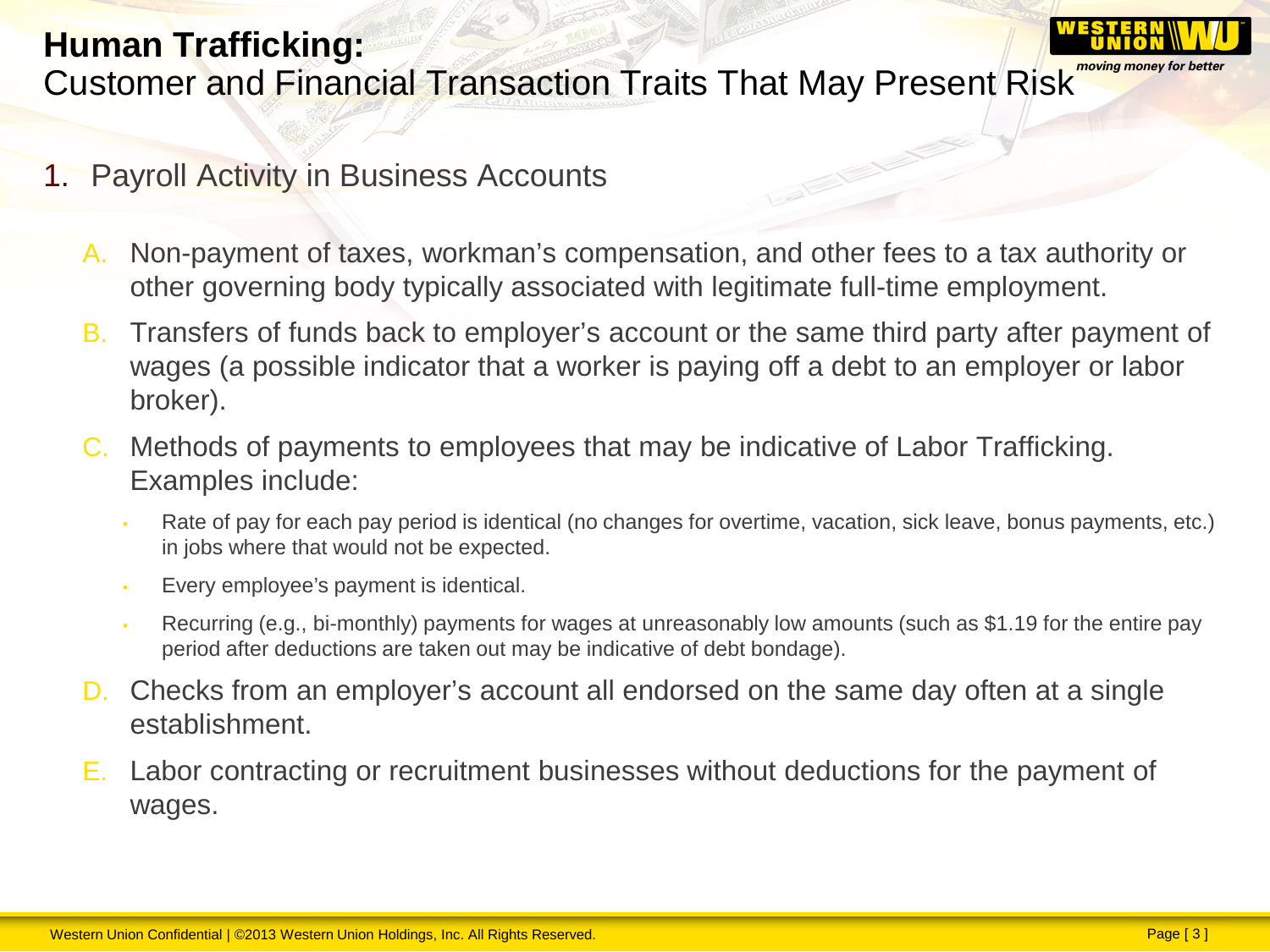#### 2. Business Expenditures

As with many criminal enterprises, trafficking operations will often engage in traditional cash structuring activities. However, there are additional indicators that may be indicative of trafficking.

- A. Relatively high expenditures for items inconsistent with stated business purpose such as rental of multiple hotel or motel rooms or apartments (to provide housing for workers), large scale purchases of phone cards, and regular vehicle rentals when such rentals do not appear to have a logical connection to the underlying business activities of the customer.
- B. A high volume of credit card authorizations for accommodations or vehicles with no subsequent charge (suggesting an intention to avoid leaving an electronic record by paying in cash).
- C. Business accounts for companies not in the hospitality industry showing purchases of large amounts of food and other necessities may indicate that the business is acquiring these items to sell to employees in a "company store" arrangement that is designed to keep employees in debt to the employer. Such purchases may also be indicative of the business keeping the employees under one roof.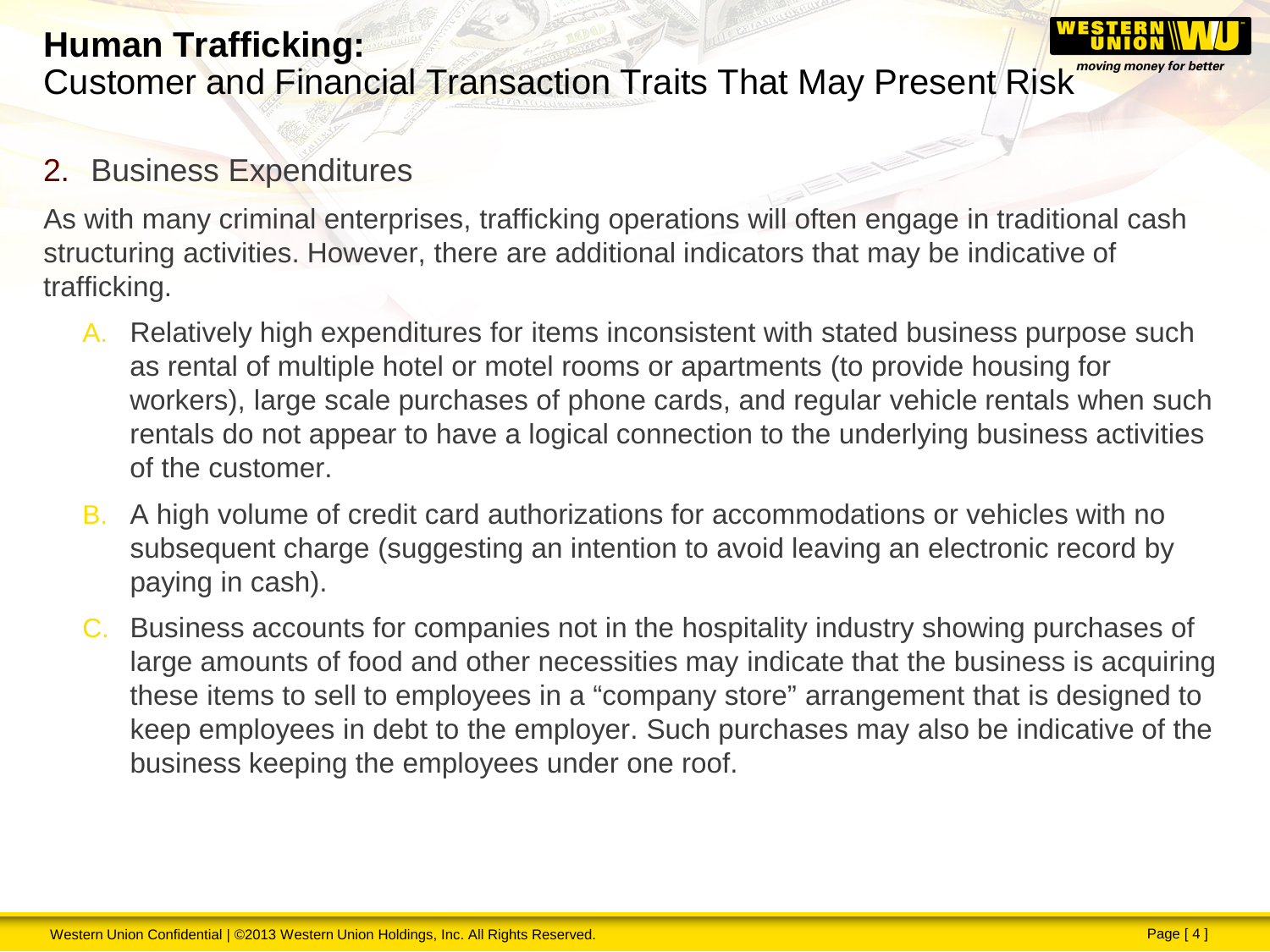

### **Human Trafficking:** Customer and Financial Transaction Traits That May Present Risk

- 2. Business Expenditures (continued)
	- Business customers whose transactions occur outside the time of known business operations. Examples include:
		- 2 am credit card transactions at a nail salon.
		- Significant and frequent gasoline station credit card charges between 11 pm and 6 am (may indicate the movement of carnival workers, farmworkers, or door-to-door sales crews (e.g. magazine sales)).
	- E. Fines paid to the Department of Labor or other workplace regulating entity.
	- F. Businesses with an excessive number of accounts inconsistent with the stated business purpose of the customer.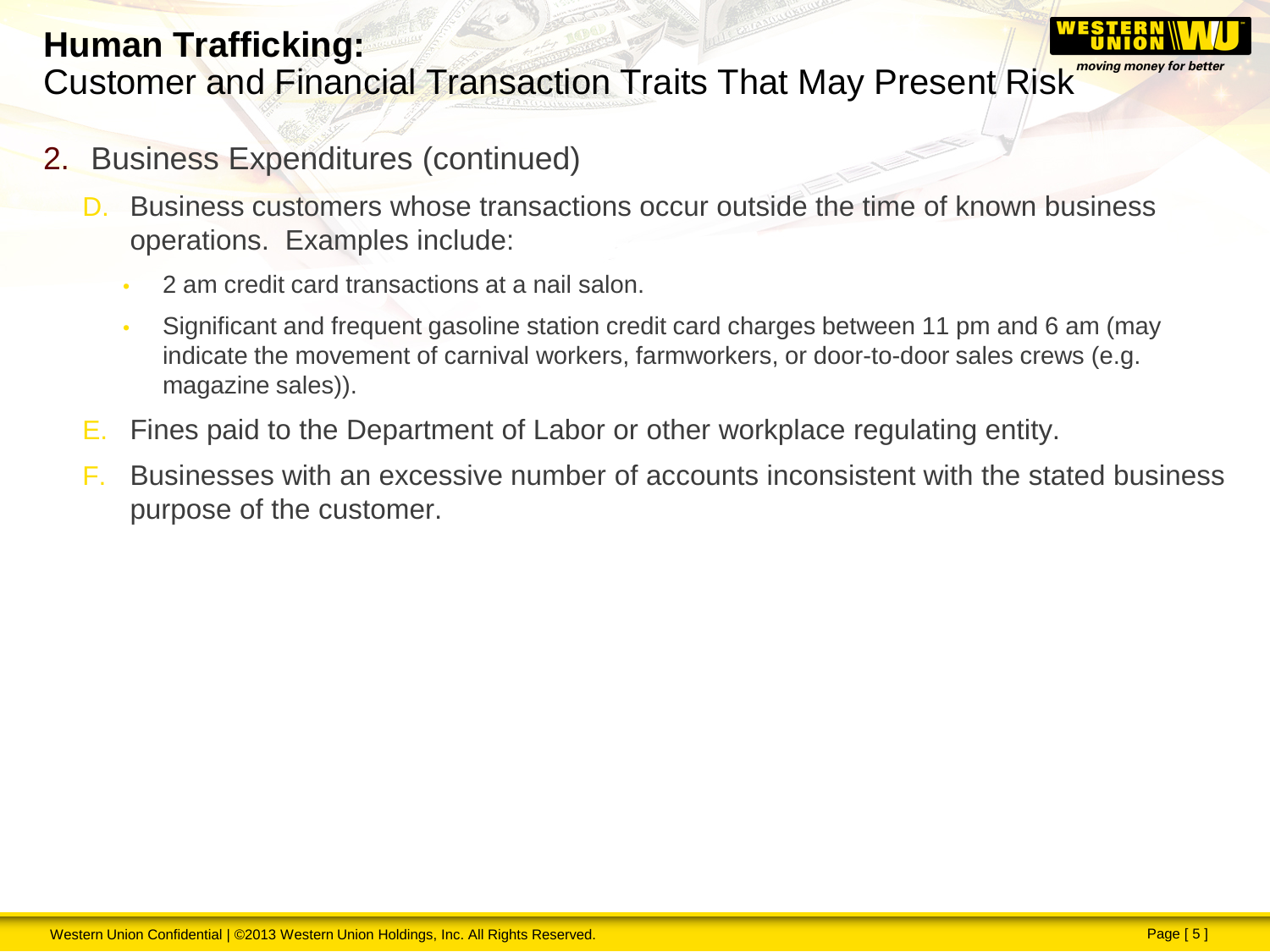

### **Human Trafficking:** Customer and Financial Transaction Traits That May Present Risk moving money for better

#### 3. Cross-Border Transactions

- A. Cross-border transfers of funds that are inconsistent with the stated business purpose of the customer (e.g., the value or the volume of such transfers are unusually high). Examples include:
	- Simultaneous transfers from multiple accounts that have deposits from the same employer to the same overseas individual or financial institution (may indicate transportation of an entire group to a money transfer station or financial transactions conducted by the employer).
	- Surges in money being wired to a particular overseas location or town where there is no logical business purpose, either by a particular business or from multiple individual accounts, may indicate debt payments to labor brokers.
- B. Payments to staffing agencies or foreign recruiters in high-risk countries for trafficking<sup>1</sup> when the customer is not in a business where such payments would be expected.
- C. Unexplained patterns of cross border transactions between known trafficking routes, or higher risk trafficking geographies, where the payments do not appear commensurate with trade or family remittance.
- D. International transactions in or with geographies at higher risk for trafficking or sexual tourism.

<sup>1</sup> For a tiered ranking of individual countries' efforts to fight Human Trafficking, see the U.S. State Department's 2013 *Trafficking in Persons Report*. (available at http://www.state.gov/j/tip/rls/tiprpt/2013/210548.htm).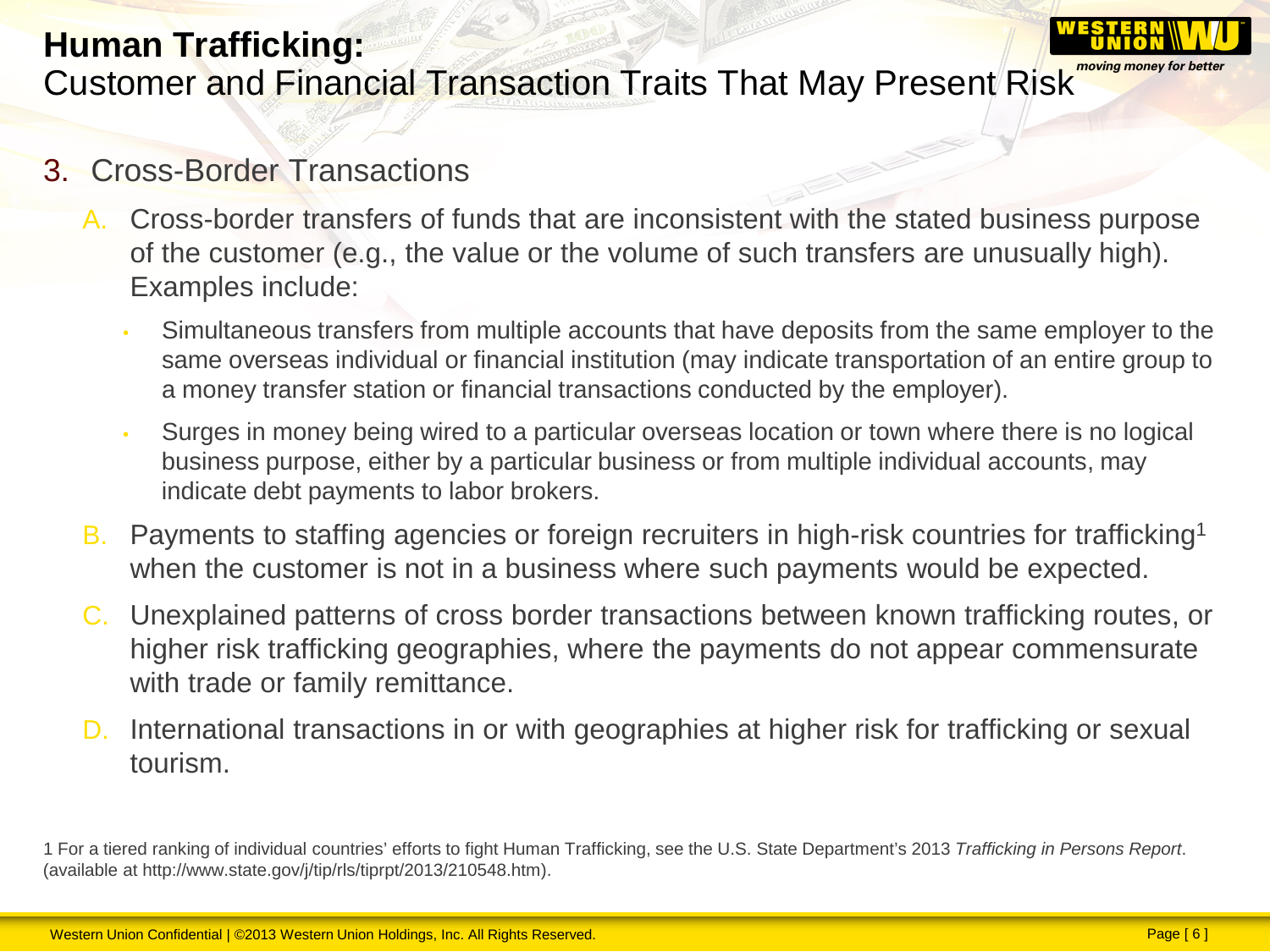- 4. Individual Accounts Appearing to Have Same Employer
	- A. Non-familial custodial bank accounts where there is the same custodian on multiple accounts. This activity may be suggestive of an employer/labor broker controlling workers' accounts and preventing access to their own funds.
	- B. Repeatedly endorsing checks to the same third party. This activity may be indicative of a financial "loop" or "round-trip" where employees appear to be receiving wages but the funds are ultimately rerouted back to the trafficker through an intermediary.
	- C. Issuance of a final check to close out an account that is made payable to the employer who had been depositing funds into the account.
	- D. Bank accounts opened for A-3/G-5/B-1/J-1 visa holders that receive little or no deposits at all and/or have the employer as a custodian of the account.
	- E. High number of individual accounts for the same customer that are all opened or closed on the same date.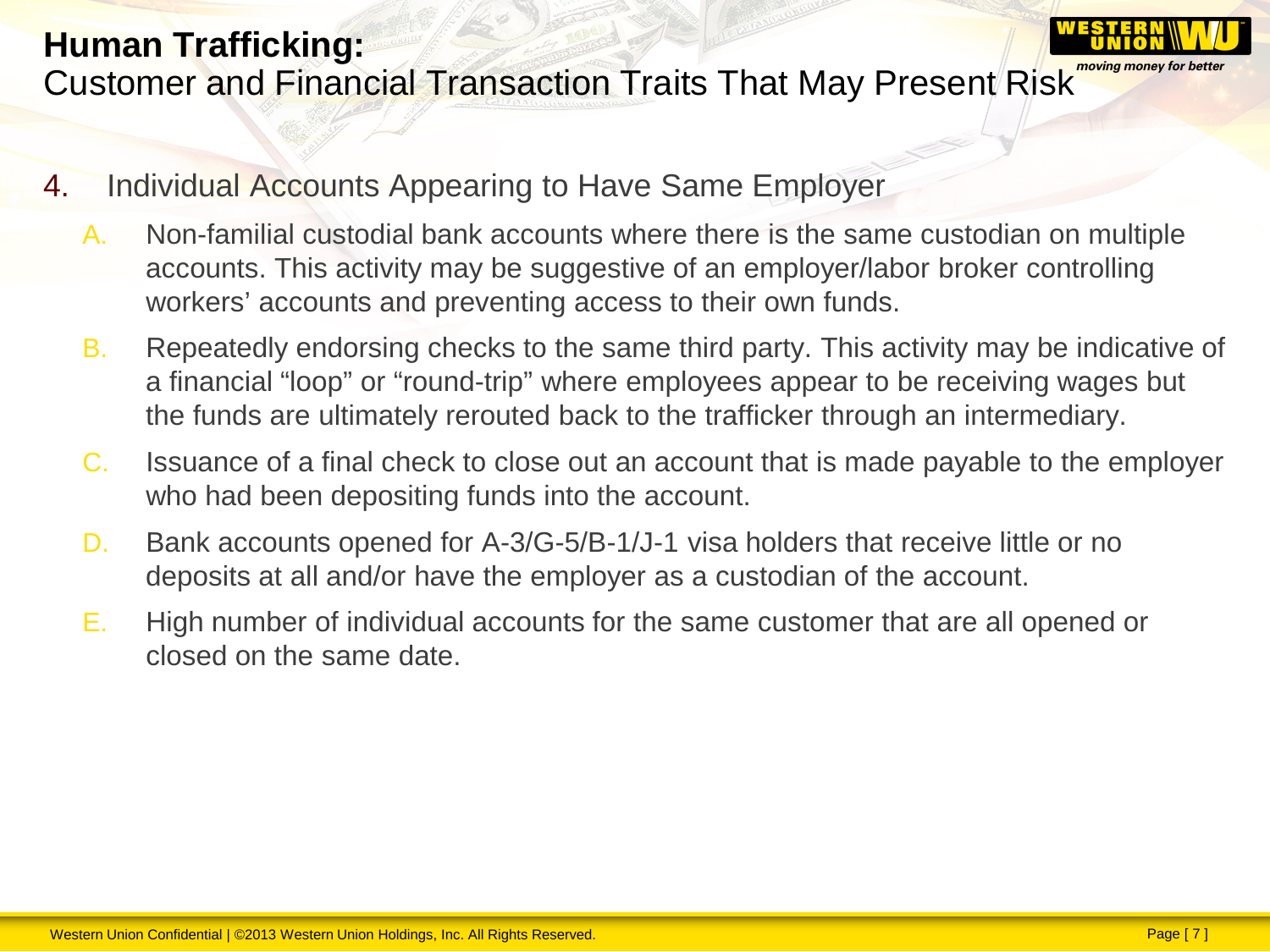

### **Human Trafficking:** Customer and Financial Transaction Traits That May Present Risk

- 5. Personal Expenditures and Deposits
	- A. Individuals with an excessive number of personal accounts.
	- B. Repeated low-value payments to online or print advertisers known to cater to the sex industry.
	- C. Payments to multiple cell phone/utilities companies or multiple payments to the same company.
	- D. High-volume of travel related transactions (e.g., airlines, motels, rental cars, bus or taxi charges in multiple cities or states), including the payment for third party travel often naming female or minor travellers, when such transactions are not logically connected to the customer's trade or business.
	- E. Frequent cash deposits made via ATM rather than at the teller or at multiple ATMs on the same day, sometimes followed by ATM withdrawals in a different location.
	- F. Individuals with nominal occupation information or discrepancies between account funding and the known customer profile.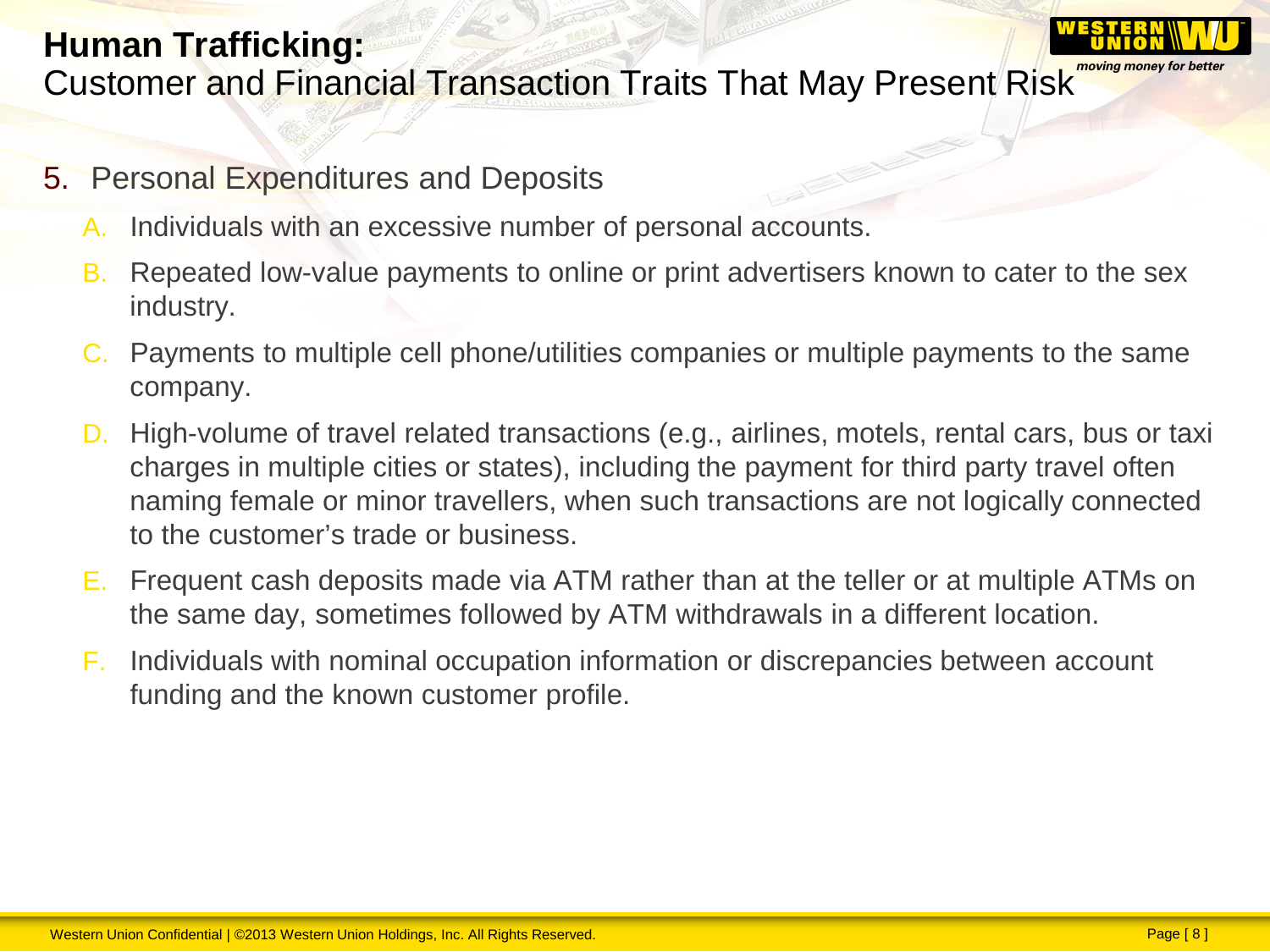## **Human Trafficking:** Customer and Financial Transaction Traits That May Present Risk

### 6. At-Risk Industries

- A. Business customers in industries whose workers are more frequently exploited by traffickers. The examples below are generated from actual cases and from sectors identified by the Financial Action Task Force (FATF)2.
	- non-unionized service workers
	- hospitality providers
	- food service workers
	- labor intermediaries
	- massage parlors
	- nail salons
	- travel agents
	- offices of immigration attorneys
	- employers of domestic workers
	- traveling sales crews
	- strip clubs

2 See [http://www.fatf-gafi.org/media/fatf/documents/reports/T](http://www.fatf-gafi.org/media/fatf/documents/reports/)rafficking in Human Beings and Smuggling of Migrants.pdf.